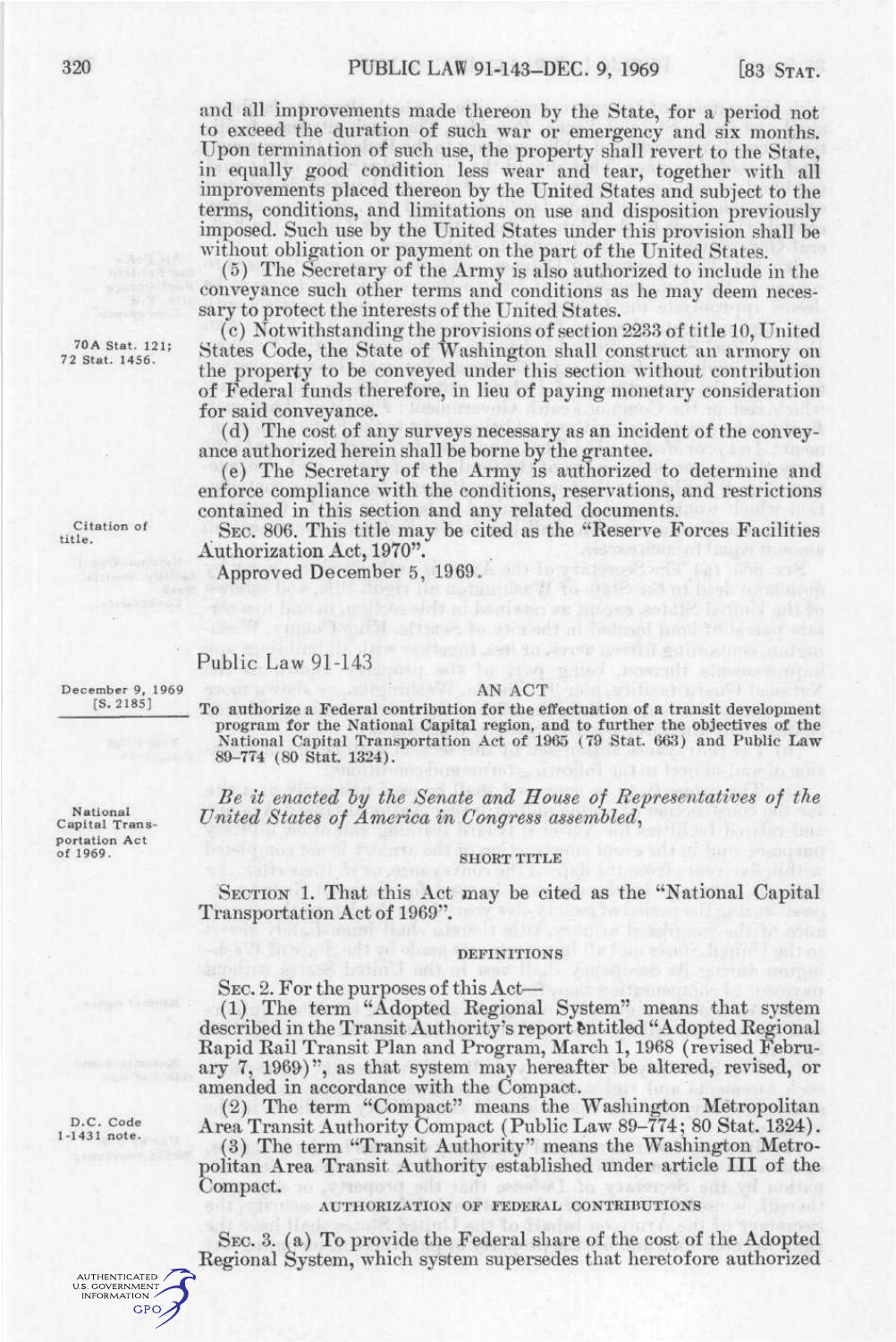by the Congress in the National Capital Transportation Act of 1965 (Public Law 89-173; 79 Stat. 663), the Secretary of Transportation <sup>40 USC 681</sup> is authorized to make annual contributions to the Transit Authority in amounts sufficient to finance in part the cost of the Adopted Regional System; except that the aggregate amount of Federal contributions for the Adopted Regional System, including the \$100,000,000 authorized to be appropriated by section  $5(a)(1)$  of the National Capital Transportation Act of 1965, shall not exceed the lower amount of \$1,147,044,000 or two-thirds of the net project cost of the Adopted Regional System.

(b) Federal contributions for the Adopted Regional System shall Limitations. be subject to the following limitations and conditions:

(1) The work for which contributions are authorized shall be subject to the provisions of the Compact and shall be carried out substantially in accordance with the plans and schedules for the Adopted Regional System.

(2) The aggregate amount of such Federal contributions on or prior Local governto the last day of any given fiscal year shall be matched by the local payments. participating governments by payment of the local share of capital contributions required for the period ending with the last day of such contributions required for the period ending with the last day of such<br>vear in a total amount not less than 50 per centum of the amount of year in a total amount not less than 50 per centum of the amount of<br>such Federal contributions. such Federal contributions.<br>(c) There is authorized to be appropriated to the Secretary of

Transportation, without fiscal year limitation, not to exceed  $$1,047,044,000$  to carry out the purposes of this section. The appropria-\$1,047,044,000 to carry out the purposes of this section. The appropria-<br>tions authorized by this subsection shall be in addition to the approtions authorized by this subsection shall be in addition to the appro-<br>printions, authorized by section  $5(a)(1)$  of the National Capital priations authorized by section  $5(a)(1)$  of the National Capital Transportation Act of 1965.

#### AUTHORIZATION OF DISTRICT OF COLUMBIA CONTRIBUTIONS

SEC. 4. (a) To provide the District of Columbia share of the cost of the Adopted Regional System, the Commissioner of the District of Columbia is authorized to contract with the Transit Authority to make annual capital contributions aggregating not to exceed \$216,- 500,000. To carry out the purposes of this section there is authorized to be appropriated out of the general fund of the District of Columbia, without fiscal year limitation, not to exceed \$166,500,000.

(b) The last sentence of paragraph (3) of subsection (b) of the first section of the Act of June 6, 1958 (D.C. Code, sec.  $9-220(b)(3)$ ),  $81$  Stat. 340. is amended by striking out "\$50,000,000 of the principal amount of the loans authorized to be made to the Commissioners under this subsection shall be utilized to carry out the purposes of the National Capital Transportation Act of 1965 (D.C. Code, sees, 1-1404,  $1-\overline{1}421-1-1426$ ; and" and inserting in lieu thereof "\$216,500,000"  $\frac{79 \text{ Stat. }6631}{\text{Stat. }1353}$ of the principal amount of the loans authorized to be made to the <sup>80 Stat. 1353</sup> Commissioner under this subsection shall be utilized to make the contributions authorized by section 4 of the National Capital Transporation Act of 1969. To such extent, not exceeding \$166,500,000, as may be necessary for this purpose, the District of Columbia may exceed the limitation on aggregate indebtedness established pursuant to this subsection."

(c) The appropriations authorized by subsection (a) of this section shall be in addition to the appropriations authorized .on behalf of the District of Columbia by section  $5(a)(2)$  of the National Capital Transportation Act of 1965. The code of  $\frac{79 \text{ Stat. }665}{\text{D.C. }Code}$ 

(d) The Commissioner of the District of Columbia is further 11424. authorized to contract with the Transit Authority and to pay in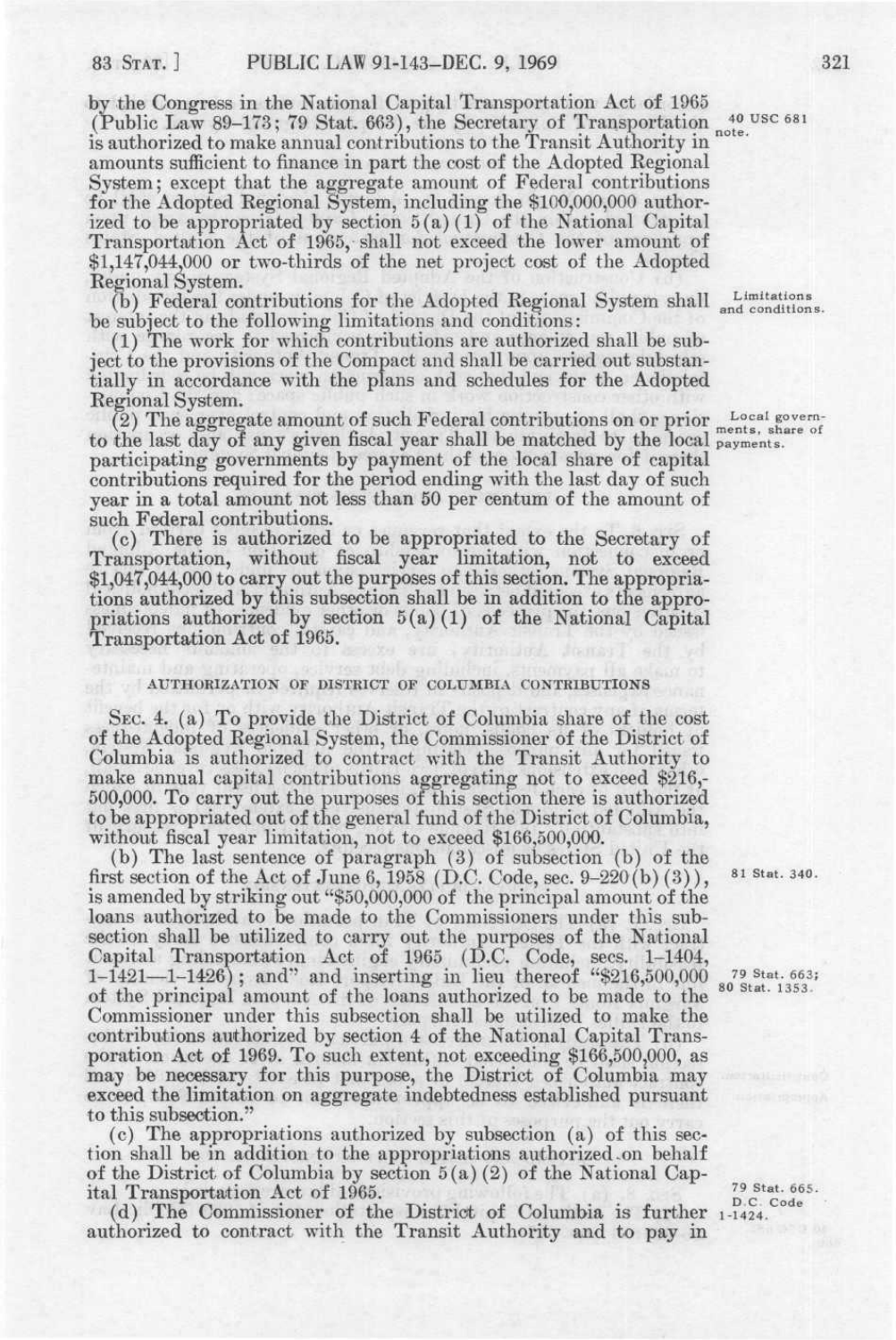accordance with the terms thereof for the service to be provided to the District of Columbia by the Adopted Regional System.

## **CONSTRUCTION APPROVALS**

SEC. 5. (a) No portion of the Adopted Regional System shall be constructed within the United States Capitol Grounds except upon approval of the Commission for Extension of the United States Capitol.

(b) Construction of the Adopted Regional System in, on, under, or over public space in the District of Columbia under the jurisdiction of the Commissioner of the District of Columbia shall, in the interest of public convenience and safety, be performed in accordance with schedules agreed upon between the Transit Authority and the Commissioner, to the end that such construction work will be coordinated with other construction work in such public space; and the Commissioner shall so exercise his jurisdiction and control over such public space as to facilitate the Transit Authority's use and occupation thereof for construction of the Adopted Regional System.

#### REPAYMENT FROM EXCESS REVENUES

SEC. 6. To the extent that revenues or other receipts derived from or in connection with the ownership or operation of the Adopted Regional System (other than service payments under transit service agreements executed between the Transit Authority and local political subdivisions, the proceeds of bonds or other evidences of indebtedness issued by the Transit Authority, and capital contributions received by the Transit Authority) are excess to the amounts necessary to make all payments, including debt service, operating and maintenance expenses, and deposits in reserves required or permitted by the terms of any contract of the Transit Authority with or for the benefit of holders of its bonds, notes, or other evidences of indebtedness issued for any purpose relating to the Adopted Regional System, other than extensions thereof, two-thirds of such excess revenues shall, at the end of each fiscal year, beginning with the fiscal year in which the Adopted Regional System (exclusive of extensions) is first put into substantially full revenue service, be paid into the Treasury of the United States as miscellaneous receipts.

### STUDY OF DULLES AIRPORT EXTENSION

SEC. 7. (a) The Secretary of Transportation is authorized to contract with the Transit Authority for a comprehensive study of the feasibility, including preliminary engineering, of extending a transit line in the median of the Dulles Airport Road from the vicinity of Virginia Route 7 on the 1-66 Route of the Adopted Regional System to the Dulles International Airport.

(b) The study to be undertaken pursuant to subsection (a) of this section shall be completed within six months after execution of the  $\frac{Cost\text{ limitation.}}{Chprorphism}$  contract authorized therein at a cost not in excess of \$150,000; and  $\frac{F(3,0)}{F(3,0)}$ there is authorized to be appropriated not to exceed \$150,000 to carry out the purposes of this section.

## REPEAL AND AMENDMENT OF EXISTING LAWS

SEC. 8. (a) The following provisions of law are repealed: (1) The National Capital Transportation Act of 1960 (Public Law 40 USC 651 86-669; 74 Stat. 537).

7633 08